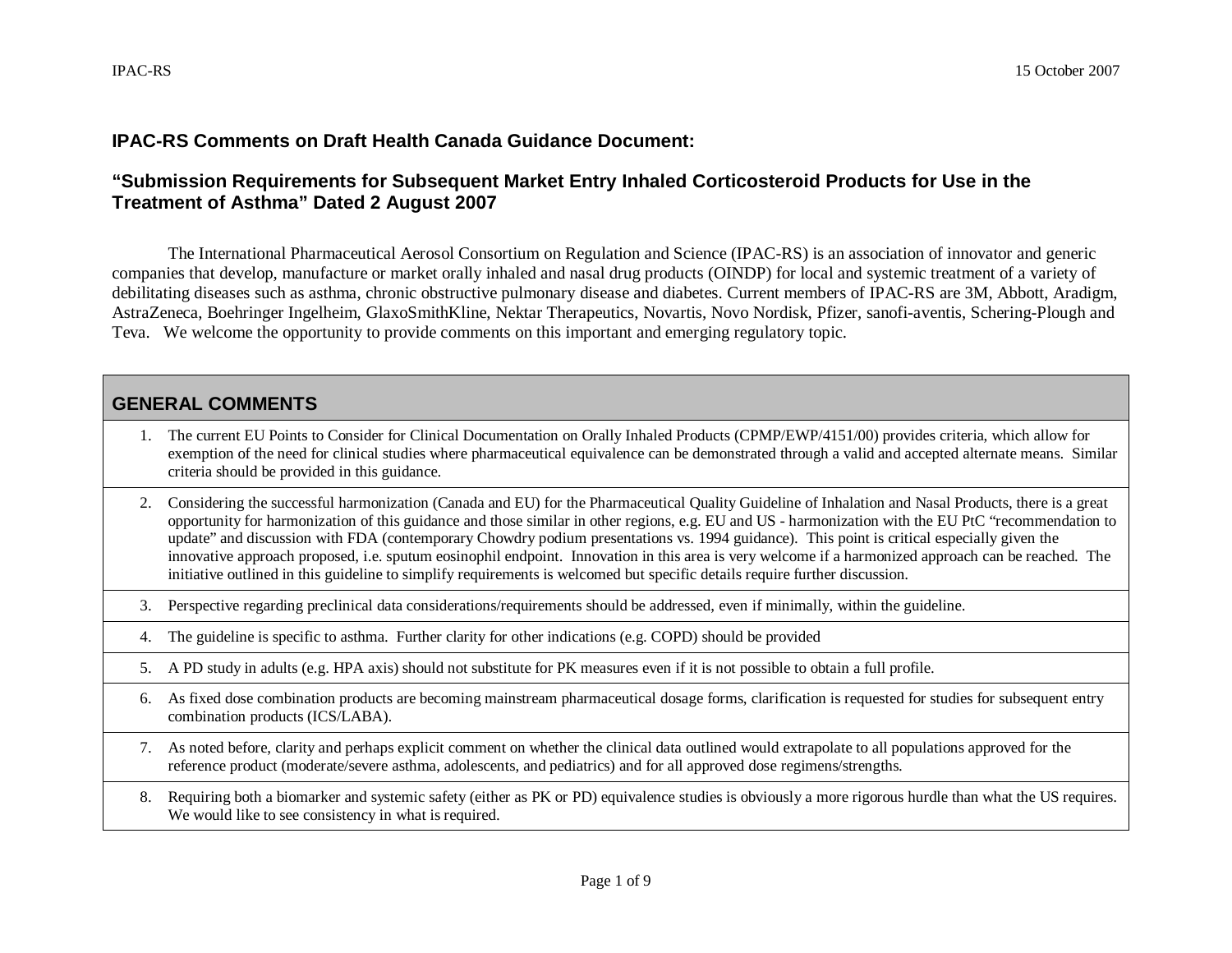- 9. By cross reference to the guideline' Guidance for Industry: Pharmaceutical Quality of Inhalation and Nasal Products' there is an implication that the formulation be 'qualitatively the same and quantitatively essentially the same' as the reference product. For Dry Powder Inhaler products, in particular, the delivery device of the subsequent entry product may be substantially different resulting in greater differences in formulation. However these differences may not result in meaningful clinical differences in dose/exposure to patients. Further clarity regarding the applicability of the clinical studies outlined, where device/formulation are substantially different to the reference product, should be explored. And, if appropriate, provide further guidance on any additional clinical studies required in this circumstance.
- 10. Use of sputum eosinophils is not adequately validated for use as a co-primary endpoint to establish therapeutic equivalence and the proposed 3 week study duration is considered insufficient for comparing efficacy. With respect to comparative assessments of systemic exposure, serum cortisol is a less sensitive marker of systemic exposure therefore a PD study should not substitute for PK measures even if only a partial profile is obtainable.
- 11. In order to establish clinical therapeutic equivalence, all proposed strengths of a subsequent entry product that a sponsor wishes to register should be studied so that drugs with non-linear dose dependent pharmacokinetics can be adequately evaluated.
- 12. The guidance does not appear to address any additional requirements for approval if the product can or will be used in a pediatric population. Specific clinical studies for use in pediatric patients should be required if the product labeling allows for such use. At a minimum, a PK study in children 4-11 and another in children <4 years (if applicable for the product) should be considered, especially when the drug's pharmacokinetics differ significantly between adults and children.
- 13. This guidance indicates that it is not intended for other indications such as COPD. It is unclear how Health Canada would prevent the use of a subsequent entry ICS containing product in this manner unless this guidance is specifically and strictly limited to those subsequent entry products whose reference product are only approved in Canada for asthma (whether as a mono-therapy or in combination with another drug). Subsequent entry ICS containing products whose reference products are approved for other uses (whether as a mono-therapy or in combination with another drug) would therefore not be approved by Health Canada until appropriate guidance is made available.
- 14. In lieu of the history behind the development of the current proposed guidance spanning as far back as 1990, and the significant issues of concern that still exist with respect to this issue, it is recommended that further consultation with stakeholders be conducted following receipt and evaluation of the feedback received on this draft guidance document.
- 15. We propose that the opportunity for further public discussion with interested trade organizations and/or companies be provided on this topic. This point is particularly important, if harmonization amongst the regions is a possibility.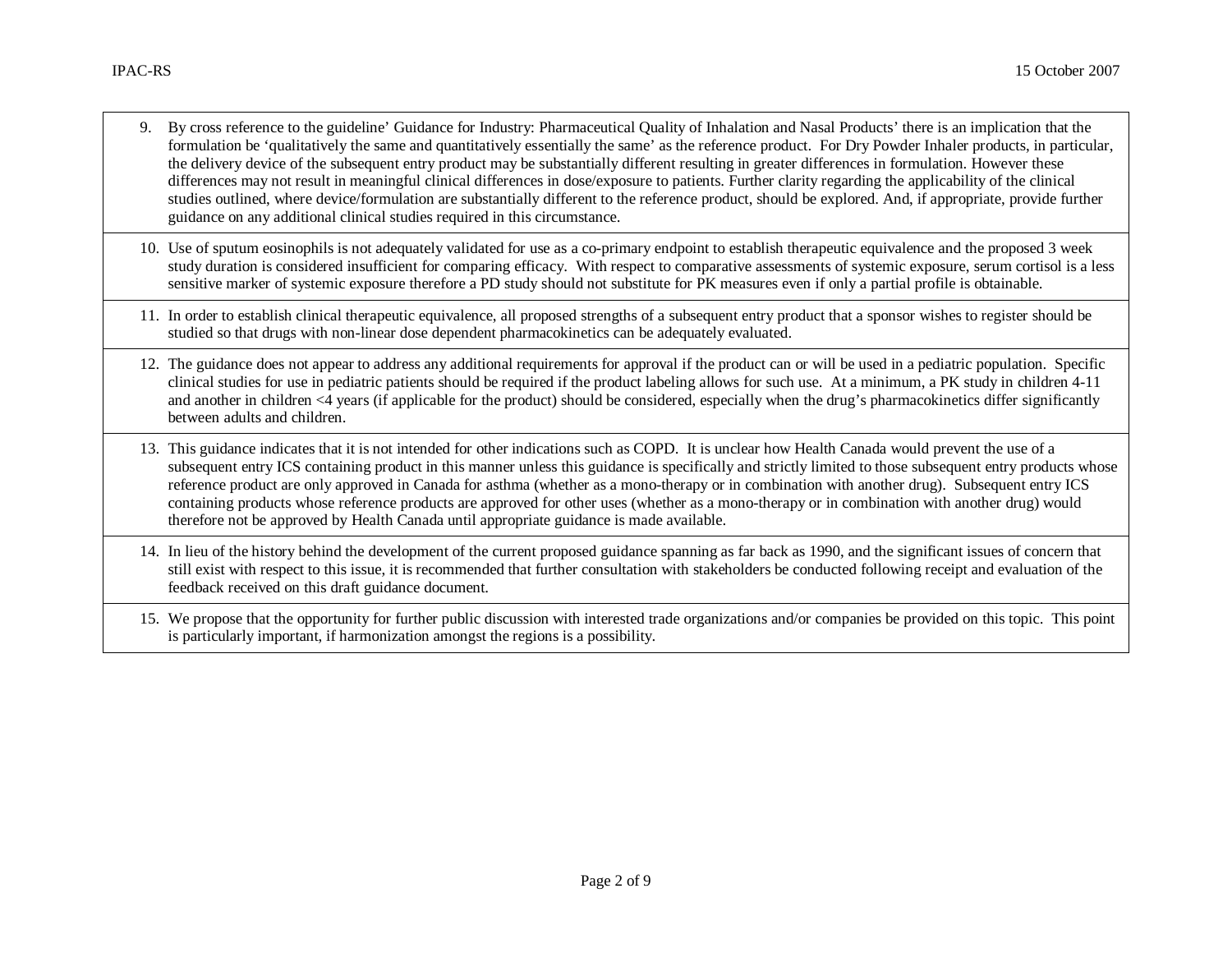$\blacksquare$ 

۰

| <b>SPECIFIC COMMENTS ON TEXT</b> |                                                                                                                                                                                                                                                                                                                                                                                                                                                |                                                                                                                                                                                                                                                                                                            |
|----------------------------------|------------------------------------------------------------------------------------------------------------------------------------------------------------------------------------------------------------------------------------------------------------------------------------------------------------------------------------------------------------------------------------------------------------------------------------------------|------------------------------------------------------------------------------------------------------------------------------------------------------------------------------------------------------------------------------------------------------------------------------------------------------------|
| Line(s)                          | <b>Comment and Rationale</b>                                                                                                                                                                                                                                                                                                                                                                                                                   | Proposed change (if applicable)                                                                                                                                                                                                                                                                            |
| 100-108                          | It should be specified that the scope of this guidance does not apply<br>to combination ICS/LABA products. Also, reference to formulations<br>that are applicable to this guidance should be given (e.g. DPI and<br>MDI).                                                                                                                                                                                                                      |                                                                                                                                                                                                                                                                                                            |
| 103-104                          | The guidance indicates that it is not intended for other indications<br>such as COPD.                                                                                                                                                                                                                                                                                                                                                          | A separate guidance for other indications is required. Until such time,<br>Health Canada should not approve a subsequent entry ICS containing<br>product when compared to a reference product having other indications<br>such as COPD (whether as a mono-therapy or in combination with<br>another drug). |
| 167-171                          | We are not in agreement with the use of sputum eosinophil measures<br>as a surrogate biomarker of efficacy for establishing clinical<br>therapeutic equivalence, as the available evidence does not yet<br>validate its use in this manner.                                                                                                                                                                                                    |                                                                                                                                                                                                                                                                                                            |
| 171-175                          | We agree with Health Canada's assessment that use of exhaled nitric<br>oxide is not a validated marker and therefore inappropriate for<br>establishing clinical therapeutic equivalence.                                                                                                                                                                                                                                                       |                                                                                                                                                                                                                                                                                                            |
| 194                              | "Second Entry" should be corrected to state "Subsequent Entry" as<br>per the title of this guidance document and this sub-section in<br>particular.                                                                                                                                                                                                                                                                                            |                                                                                                                                                                                                                                                                                                            |
| 198-200                          | In terms of the generation and provision of pharmaceutical<br>development data, the guidance rightly makes no distinction between<br>a solution and more complex ICS drug product formulation.<br>Therefore, the reference to the TPD Guidance for Nasal and<br>Inhalation Products should also emphasize more definitively that a<br>detailed in-vitro package is required to establish comparability with<br>the Canadian reference product. |                                                                                                                                                                                                                                                                                                            |
| 202-203                          | The proposed requirement for comparability data with existing spacer<br>devices for both adults and children is commended. A subsequent                                                                                                                                                                                                                                                                                                        |                                                                                                                                                                                                                                                                                                            |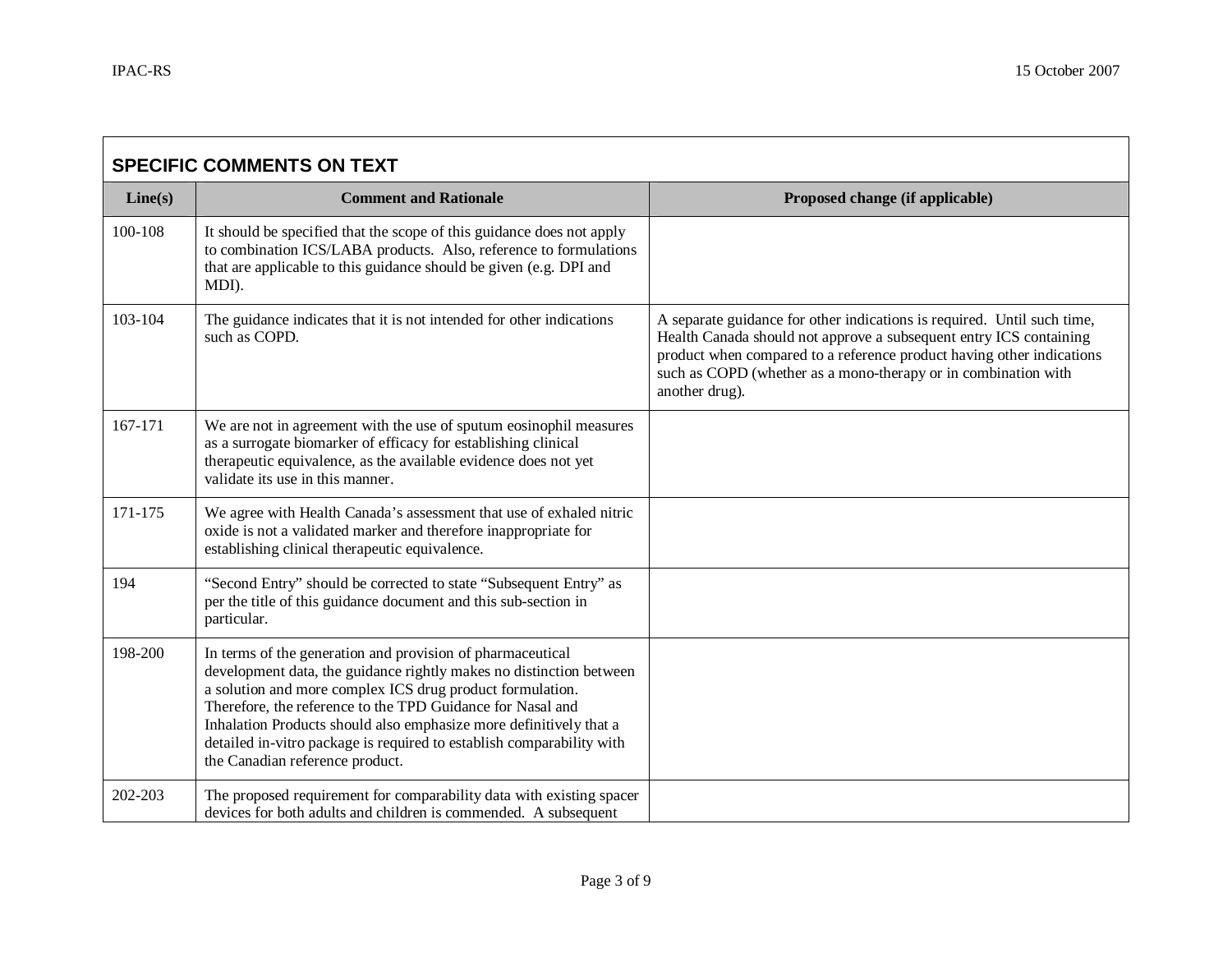$\Box$ 

┑

| <b>SPECIFIC COMMENTS ON TEXT</b> |                                                                                                                                                                                                                                                                                                                                                                                                                                                                                                                                                       |                                                                                                                                                                                  |
|----------------------------------|-------------------------------------------------------------------------------------------------------------------------------------------------------------------------------------------------------------------------------------------------------------------------------------------------------------------------------------------------------------------------------------------------------------------------------------------------------------------------------------------------------------------------------------------------------|----------------------------------------------------------------------------------------------------------------------------------------------------------------------------------|
| Line(s)                          | <b>Comment and Rationale</b>                                                                                                                                                                                                                                                                                                                                                                                                                                                                                                                          | Proposed change (if applicable)                                                                                                                                                  |
|                                  | entry product should not be merely allowed to cross reference data<br>within the first entrant's approved product monograph for<br>demonstrating equivalency with respect to the use of such devices.<br>More specific guidance is required with respect to the number of<br>Canadian marketed spacers/valve holding chambers that need be<br>assessed; in addition to flow rates, delay times, age ranges or<br>pulmonary lung function parameters to be studied. Evaluation in<br>children less than 4 years of age should also include face masks. |                                                                                                                                                                                  |
| 202                              | "evidence of compatibility" is vague.                                                                                                                                                                                                                                                                                                                                                                                                                                                                                                                 | Specify what is meant by evidence; e.g., CMC evidence, clinical<br>evidence, etc                                                                                                 |
| 222                              | We are not in agreement with using anti-inflammatory biomarker<br>response measures as a primary endpoint, as the available evidence<br>does not validate its use in this manner.                                                                                                                                                                                                                                                                                                                                                                     |                                                                                                                                                                                  |
| 228                              | It would be useful to indicate the scientific basis for applying the<br>equivalence limits of 80-125% to sputum eosinophils. There is a<br>concern that the variability may be high and achievement of this<br>criteria may be difficult.                                                                                                                                                                                                                                                                                                             | Justify the use of the 80-125% and CI and likely sample sizes or allow<br>flexibility to justify alternative criteria being applied.                                             |
| 228                              | The statement that parallel group design is more reliable than cross<br>over design is questionable and should be further justified.                                                                                                                                                                                                                                                                                                                                                                                                                  | If methods are found to deal with carry-over, flexibility to use crossover<br>designs should be allowed since this will reduce variability relative to<br>parallel group design. |
| 228-233                          | We agree that a crossover study design is inappropriate for assessing<br>the clinical therapeutic equivalence of products which might have<br>carryover effects.                                                                                                                                                                                                                                                                                                                                                                                      | We recommend that only a parallel group study design be allowed by the<br>guidance.                                                                                              |
| 237-241                          | Finding steroid naïve mild asthma patients with >3% eosinophils will<br>be practically difficult in Europe, USA and Canada.                                                                                                                                                                                                                                                                                                                                                                                                                           | Clarification on the definition of 'steroid naïve' is required. The definition<br>of steroid naïve as 'minimum 6 weeks off ICS' is not a standard<br>definition.                 |
| 237-242                          | The following comments and recommendations pertain to the defined<br>study population.                                                                                                                                                                                                                                                                                                                                                                                                                                                                |                                                                                                                                                                                  |
|                                  | The sensitivity of the proposed efficacy assessments is                                                                                                                                                                                                                                                                                                                                                                                                                                                                                               |                                                                                                                                                                                  |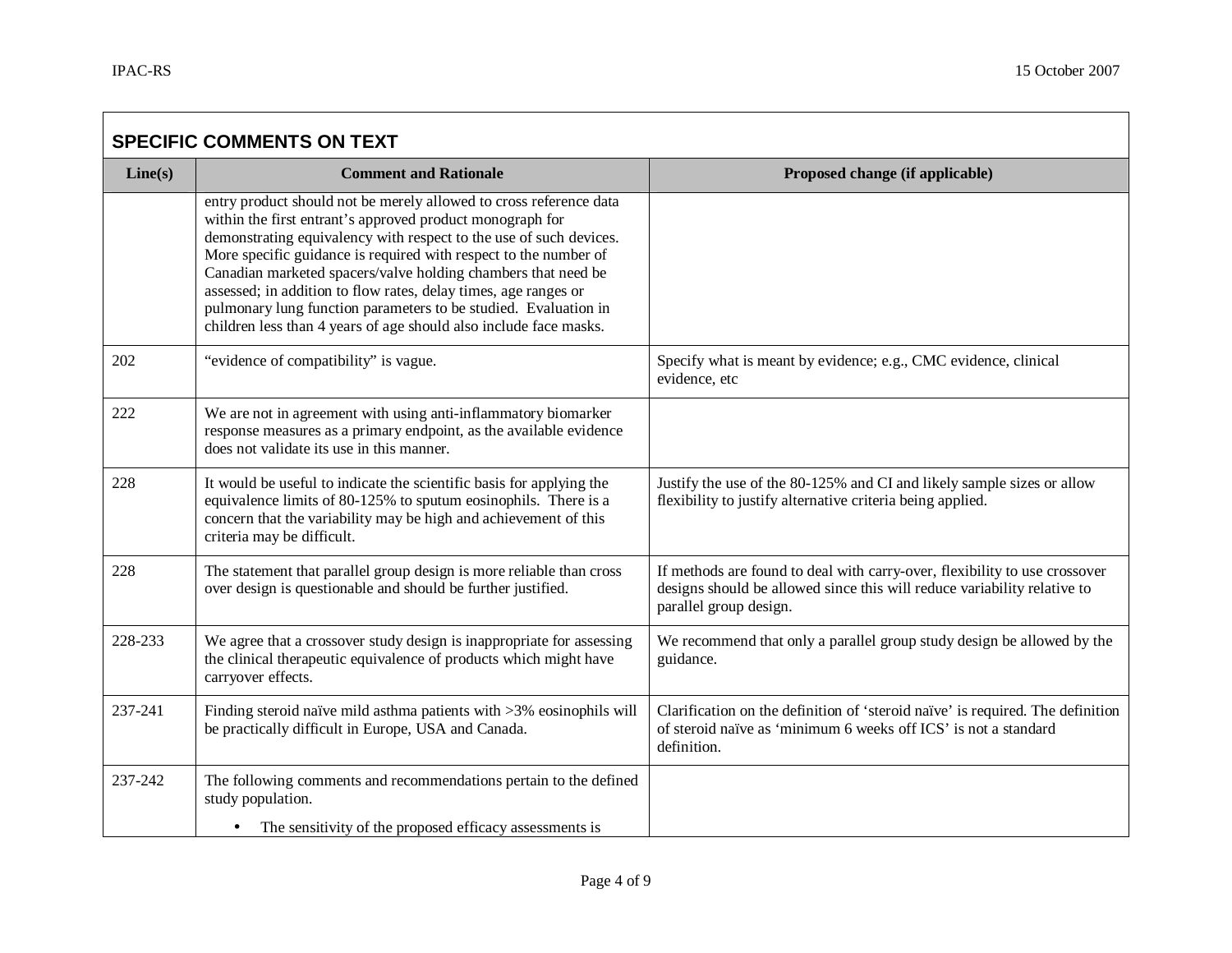| <b>SPECIFIC COMMENTS ON TEXT</b> |                                                                                                                                                                                                                                                                                                                                                                                                                      |                                 |
|----------------------------------|----------------------------------------------------------------------------------------------------------------------------------------------------------------------------------------------------------------------------------------------------------------------------------------------------------------------------------------------------------------------------------------------------------------------|---------------------------------|
| Line(s)                          | <b>Comment and Rationale</b>                                                                                                                                                                                                                                                                                                                                                                                         | Proposed change (if applicable) |
|                                  | questioned with respect to enrolling steroid naïve patients.<br>It's more likely that a maximum effect on both eosinophils<br>and lung function will be seen with this population therefore<br>the products will tend to look the same with respect to<br>efficacy.                                                                                                                                                  |                                 |
|                                  | It is noted that a patient population with stable mild asthma<br>$\bullet$<br>is being recommended. However, the clinical efficacy<br>criterion of improvement in mean FEV1 of at least 10% of<br>predicted (lines 280-283) is likely to be very difficult to<br>achieve in a mild population. The patient population may<br>need to have moderate asthma, or the clinical efficacy<br>criterion should be revised.  |                                 |
|                                  | The criteria for definition of "stable mild asthma" are not<br>defined and neither is the age group to be studied. It is<br>recommended that the inclusion criterion for asthma<br>severity, expressed as % predicted FEV1, be defined and<br>consideration given to also requiring some degree of<br>symptoms.                                                                                                      |                                 |
|                                  | "Pre- and post-bronchodilator FEV1" criteria should be<br>specified for clarity. We recommend requiring reversibility<br>(post-bronchodilator FEV1 minus pre-bronchodilator FEV1)<br>of $\geq$ 12%.                                                                                                                                                                                                                  |                                 |
| 246-247                          | With respect to the defined sample size, additional detail should be<br>specified for clarity. For instance, highlighting the defined<br>therapeutic equivalence bounds specified on lines 287-288 of the<br>guidance is recommended.                                                                                                                                                                                |                                 |
| 253-258                          | The duration of 3 weeks is insufficient for evaluation of efficacy<br>parameters, which do not plateau in this short time. Recommended<br>treatment duration should be a minimum of 8 weeks, with 12 weeks<br>being preferred. This approach would also be consistent with<br>regulatory guidance available outside of Canada (FDA's Guidance<br>for Industry: Points to Consider: Clinical Development Programs for |                                 |

the control of the control of the control of the control of the control of the control of the control of the control of the control of the control of the control of the control of the control of the control of the control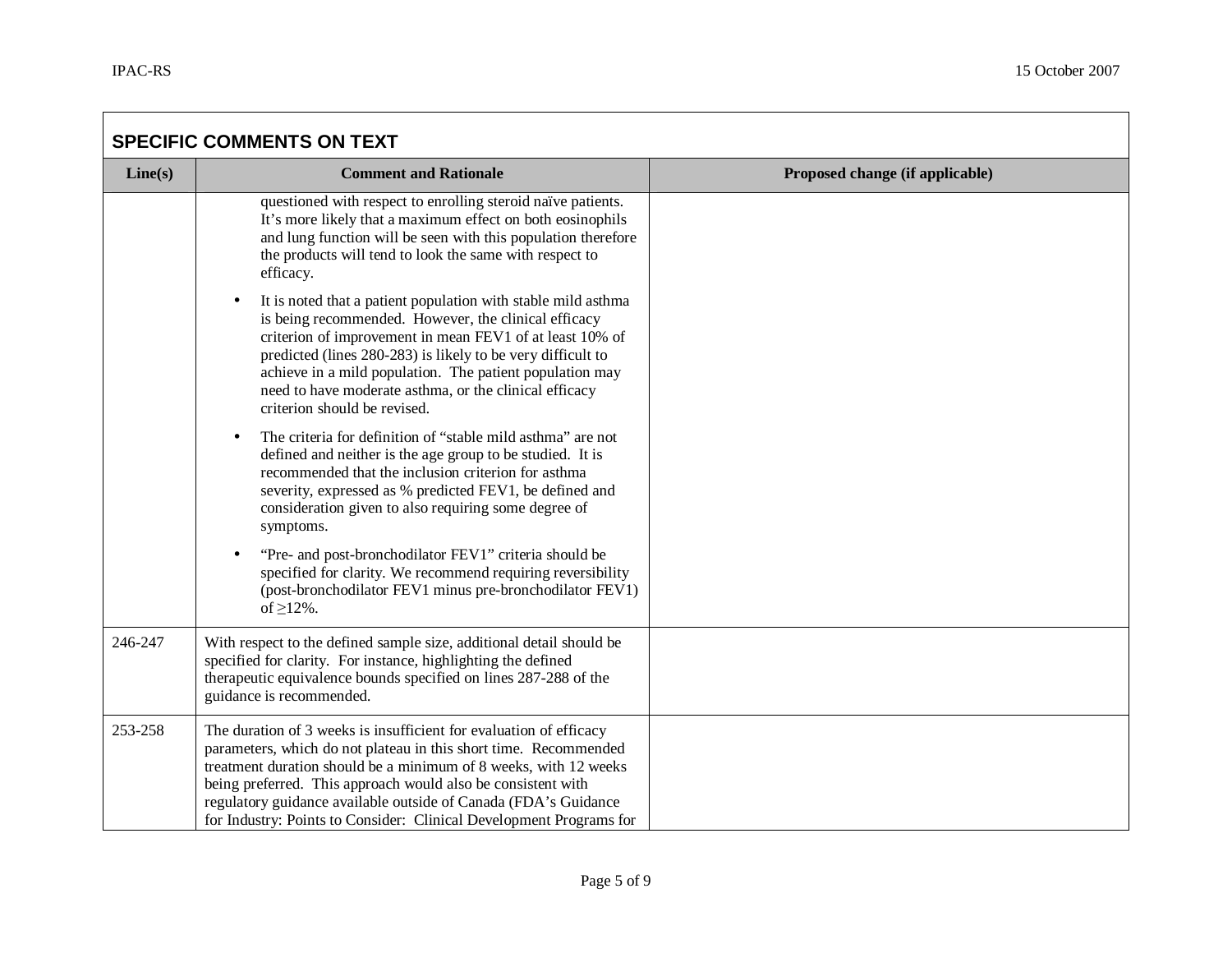$\sqrt{2}$ 

┑

| <b>SPECIFIC COMMENTS ON TEXT</b> |                                                                                                                                                                                                                                                                                                                                                                                                                                                                                                                                                                                                                                                                                          |                                                                                                                                                                                                                                      |
|----------------------------------|------------------------------------------------------------------------------------------------------------------------------------------------------------------------------------------------------------------------------------------------------------------------------------------------------------------------------------------------------------------------------------------------------------------------------------------------------------------------------------------------------------------------------------------------------------------------------------------------------------------------------------------------------------------------------------------|--------------------------------------------------------------------------------------------------------------------------------------------------------------------------------------------------------------------------------------|
| Line(s)                          | <b>Comment and Rationale</b>                                                                                                                                                                                                                                                                                                                                                                                                                                                                                                                                                                                                                                                             | Proposed change (if applicable)                                                                                                                                                                                                      |
|                                  | MDI and DPI Drug Products)                                                                                                                                                                                                                                                                                                                                                                                                                                                                                                                                                                                                                                                               |                                                                                                                                                                                                                                      |
| 262                              | "lowest dose available" is ambiguous                                                                                                                                                                                                                                                                                                                                                                                                                                                                                                                                                                                                                                                     | "lowest to be marketed dose"                                                                                                                                                                                                         |
| 262                              | For products with non-linear dose dependent pharmacokinetics, a<br>study in mild asthmatics of only the lowest dose should not be<br>sufficient to support the use of higher strength products that may be<br>available for the reference product. Additionally, a study conducted<br>with the lowest labeled dose may not achieve a clinically relevant<br>difference from placebo, but still demonstrate statistical equivalence<br>between Test and Reference. All proposed strengths of a subsequent<br>entry product that a sponsor wishes to register should therefore be<br>studied.                                                                                              |                                                                                                                                                                                                                                      |
| 266                              | Induced sputum from mild asthmatics patients would be very difficult<br>to achieve and a large failure rate would be expected. Sensitivity and<br>reproducibility of sputum eosinophils are additional questions/points<br>to consider. The proposal to use anti-inflammatory markers as a novel<br>endpoint in these studies is welcomed in order to initiate further<br>discussion; however a specific requirement for this design is<br>premature until further validation work is undertaken. There is some<br>signal in the literature indicating that other factors such as age and<br>disease duration may affect the predictability of lung function from<br>eosiniphilia count. | The guideline should be written more flexibly to allow for alternative<br>anti-inflammatory markers (where demonstrated to be validated) and<br>alternative endpoints to demonstrate therapeutic equivalence should be<br>discussed. |
| 270-283                          | Requiring a difference in baseline between both actives and placebo<br>of 50 percentage points in %total differential count seems to be a<br>very high hurdle. Similarly, requiring a concurrent difference in<br>change from baseline between both actives and placebo of 10<br>percentage points in percent of predicted FEV1 is also a very high<br>hurdle.                                                                                                                                                                                                                                                                                                                           | A difference of less than 10 percentage points may still be clinically<br>meaningful.                                                                                                                                                |
| 270-283                          | The following comments and recommendations pertain to the defined<br>clinical efficacy criteria.<br>Suggest adding significance level of 0.05.                                                                                                                                                                                                                                                                                                                                                                                                                                                                                                                                           |                                                                                                                                                                                                                                      |
|                                  |                                                                                                                                                                                                                                                                                                                                                                                                                                                                                                                                                                                                                                                                                          |                                                                                                                                                                                                                                      |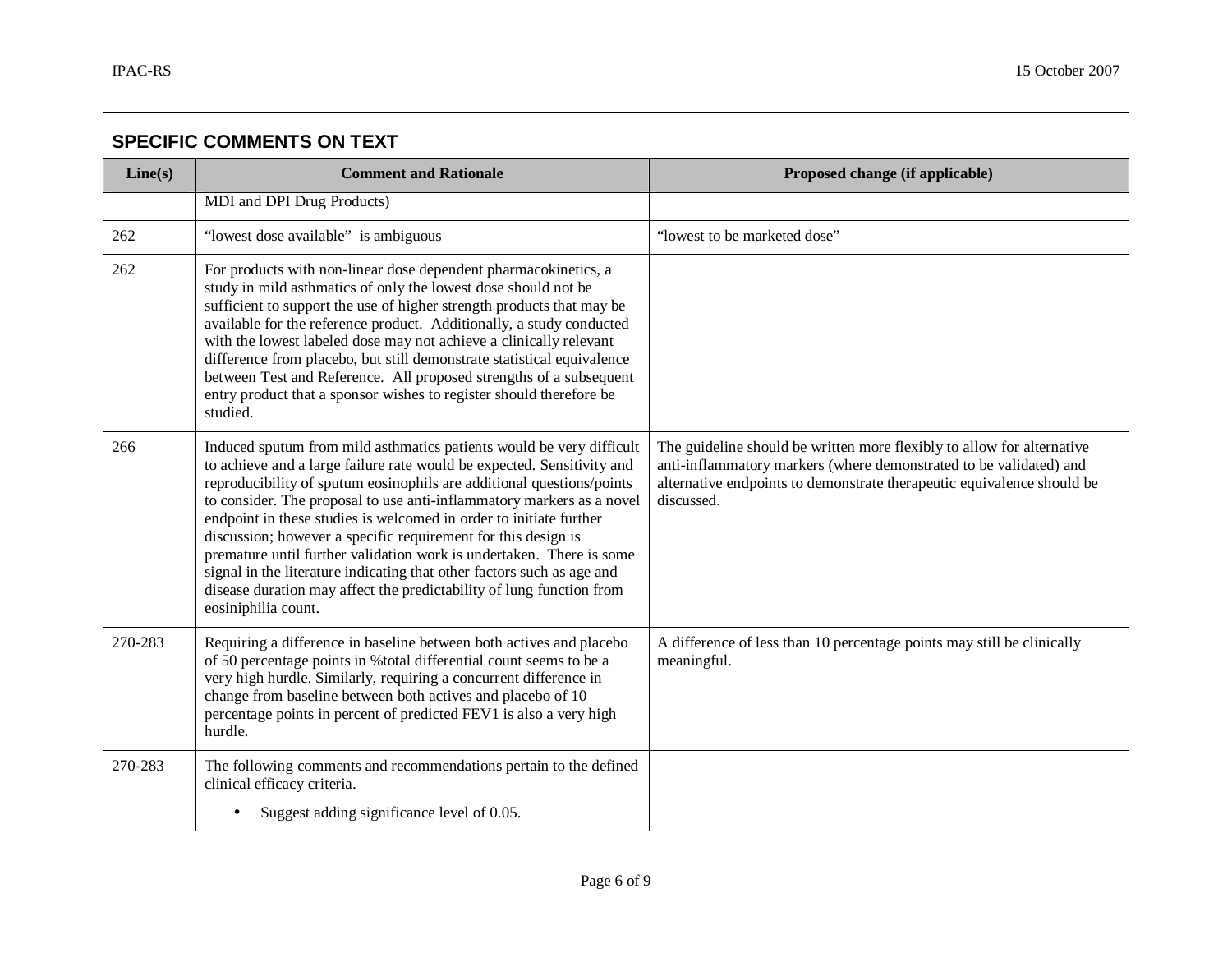| <b>SPECIFIC COMMENTS ON TEXT</b> |                                                                                                                                                                                                                                                                                                                                                                                           |                                                                                              |
|----------------------------------|-------------------------------------------------------------------------------------------------------------------------------------------------------------------------------------------------------------------------------------------------------------------------------------------------------------------------------------------------------------------------------------------|----------------------------------------------------------------------------------------------|
| Line(s)                          | <b>Comment and Rationale</b>                                                                                                                                                                                                                                                                                                                                                              | Proposed change (if applicable)                                                              |
|                                  | While it is agreed that a 50% difference in mean % of<br>$\bullet$<br>sputum eosinophils is appropriate for the proposed endpoint<br>it is still not deemed appropriate for the reasons stated above<br>concerning lines 167-171.                                                                                                                                                         |                                                                                              |
|                                  | Sputum eosinophil measurements are not commonly<br>$\bullet$<br>performed by general practitioners who prescribe this type<br>of product. Therefore, results of such an endpoint may not<br>be useful for most of these prescribing physicians.                                                                                                                                           |                                                                                              |
|                                  | A 10% difference in percent predicted FEV1 (expressed as a<br>$\bullet$<br>percentage of predicted) from baseline to end of treatment<br>between low dose ICS treatment and placebo after 3 weeks<br>may not be achievable.                                                                                                                                                               |                                                                                              |
|                                  | If the product can/will be used in children below the age of<br>$\bullet$<br>12 years, consideration should be given to assessing PEF vs.<br>FEV1 for children 4-11 years of age and another assessment<br>altogether (e.g., symptom assessment) in children $\leq 4$ years<br>of age.                                                                                                    |                                                                                              |
| 280                              | The guideline is unclear with respect to the efficacy criteria versus<br>placebo and the equivalence criteria relative to FEV1.                                                                                                                                                                                                                                                           | It is suggested that the non-inferiority margin be defined as half the<br>expected efficacy. |
| $285 - 287$                      | The following comments $&$ recommendations pertain to the defined<br>therapeutic equivalence criteria.                                                                                                                                                                                                                                                                                    |                                                                                              |
|                                  | A requirement for comparing the safety of the test and<br>reference products is not mentioned. Demonstration of<br>comparable safety between the test and reference products in<br>the clinical study (ies) should be required.                                                                                                                                                           |                                                                                              |
|                                  | The therapeutic equivalence criteria should be made clearer.<br>$\bullet$<br>The confidence interval should be expressed in the same<br>units as the efficacy parameter, and it should be clear which<br>of the endpoints is/are being log transformed. For FEV1,<br>the CI should be expressed as percent of predicted (or in<br>liters if the FEV1 criterion is changed to this unit of |                                                                                              |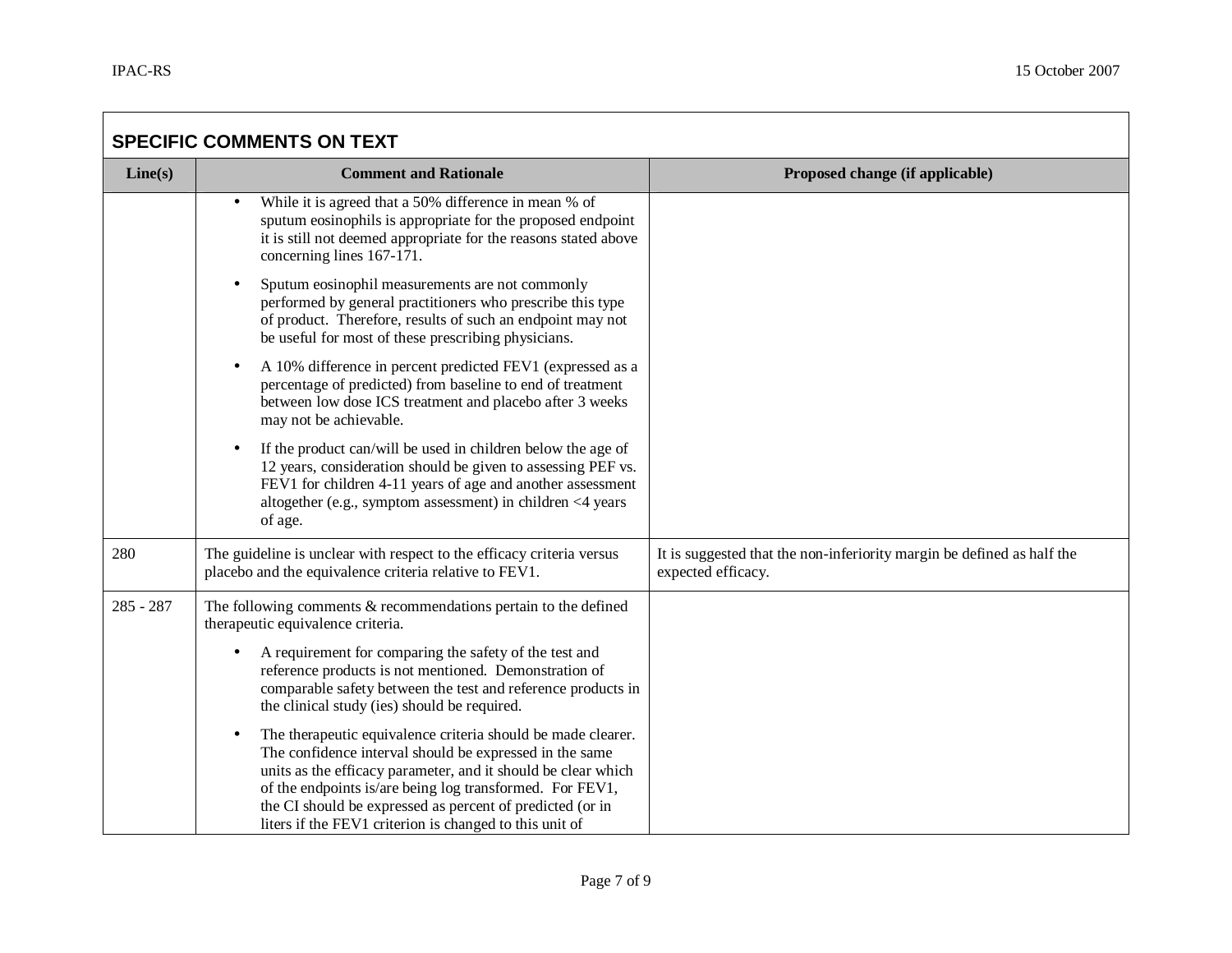| <b>SPECIFIC COMMENTS ON TEXT</b> |                                                                                                                                                                                                                                                                                                                                                                                                                                                                                                                                                                                                                                                                                                                                                                                                                                                                                                                                                                                 |                                                                                                                                                                                                                                |
|----------------------------------|---------------------------------------------------------------------------------------------------------------------------------------------------------------------------------------------------------------------------------------------------------------------------------------------------------------------------------------------------------------------------------------------------------------------------------------------------------------------------------------------------------------------------------------------------------------------------------------------------------------------------------------------------------------------------------------------------------------------------------------------------------------------------------------------------------------------------------------------------------------------------------------------------------------------------------------------------------------------------------|--------------------------------------------------------------------------------------------------------------------------------------------------------------------------------------------------------------------------------|
| Line(s)                          | <b>Comment and Rationale</b>                                                                                                                                                                                                                                                                                                                                                                                                                                                                                                                                                                                                                                                                                                                                                                                                                                                                                                                                                    | Proposed change (if applicable)                                                                                                                                                                                                |
|                                  | measure). If eosinophils as an endpoint are expressed as %<br>of total, the eosinophil data should not be log-transformed.<br>If the eosinophil data are expressed as absolute count, then<br>log transformation is acceptable.                                                                                                                                                                                                                                                                                                                                                                                                                                                                                                                                                                                                                                                                                                                                                 |                                                                                                                                                                                                                                |
|                                  | The criteria for therapeutic equivalence are stated as 80-<br>$\bullet$<br>125%; however FEV1 generally appears to be normally<br>distributed on the absolute scale and does not require<br>transformation. It would therefore be beneficial to define the<br>limits of equivalence on an absolute scale. Furthermore, the<br>80-125% limits appear to be transposed from bioequivalence<br>guidelines and may not be appropriate for efficacy markers.<br>Given that the study (ies) would involve clinical endpoint<br>data it would be sensible to base the therapeutic equivalence<br>rule on clinical relevance. An alternative approach to<br>calculating delta should therefore be considered. For<br>example, establishing a limit that would represent a<br>difference that isn't clinically relevant – or some proportion<br>of clinically relevant difference that would give a reasonable<br>degree of assurance that products give comparable clinical<br>effects. |                                                                                                                                                                                                                                |
| 287                              | Applying the therapeutic equivalence criteria to the log transformed<br>eosinophil percentage is in line with PK bioequivalence criteria, but<br>might result in large sample sizes to prove. For the FEV1, as an<br>untransformed parameter, a symmetrical 90% confidence interval<br>would be expected.                                                                                                                                                                                                                                                                                                                                                                                                                                                                                                                                                                                                                                                                       | As noted above, the non-inferiority margin should be half of the minimal<br>clinical effect, so linking this into the clinical efficacy criteria, one would<br>expect the CI's to be approximately $+/-5\%$ of the difference. |
| 292-329                          | A PD study in adults (e.g. HPA axis) should not substitute for PK<br>measures. The use of PK studies to assess systemic absorption is<br>strongly supported and should be required even if it is not possible to<br>obtain a full PK profile. Specifically, the use of a serum cortisol in<br>situations were systemic exposure is not high enough to adequately<br>compare formulations is of concern. Available data also suggest that<br>serum cortisol is a much better market than urine cortisol but such<br>studies should still be supported by other larger safety studies.                                                                                                                                                                                                                                                                                                                                                                                            |                                                                                                                                                                                                                                |

and the control of the control of the control of the control of the control of the control of the control of the